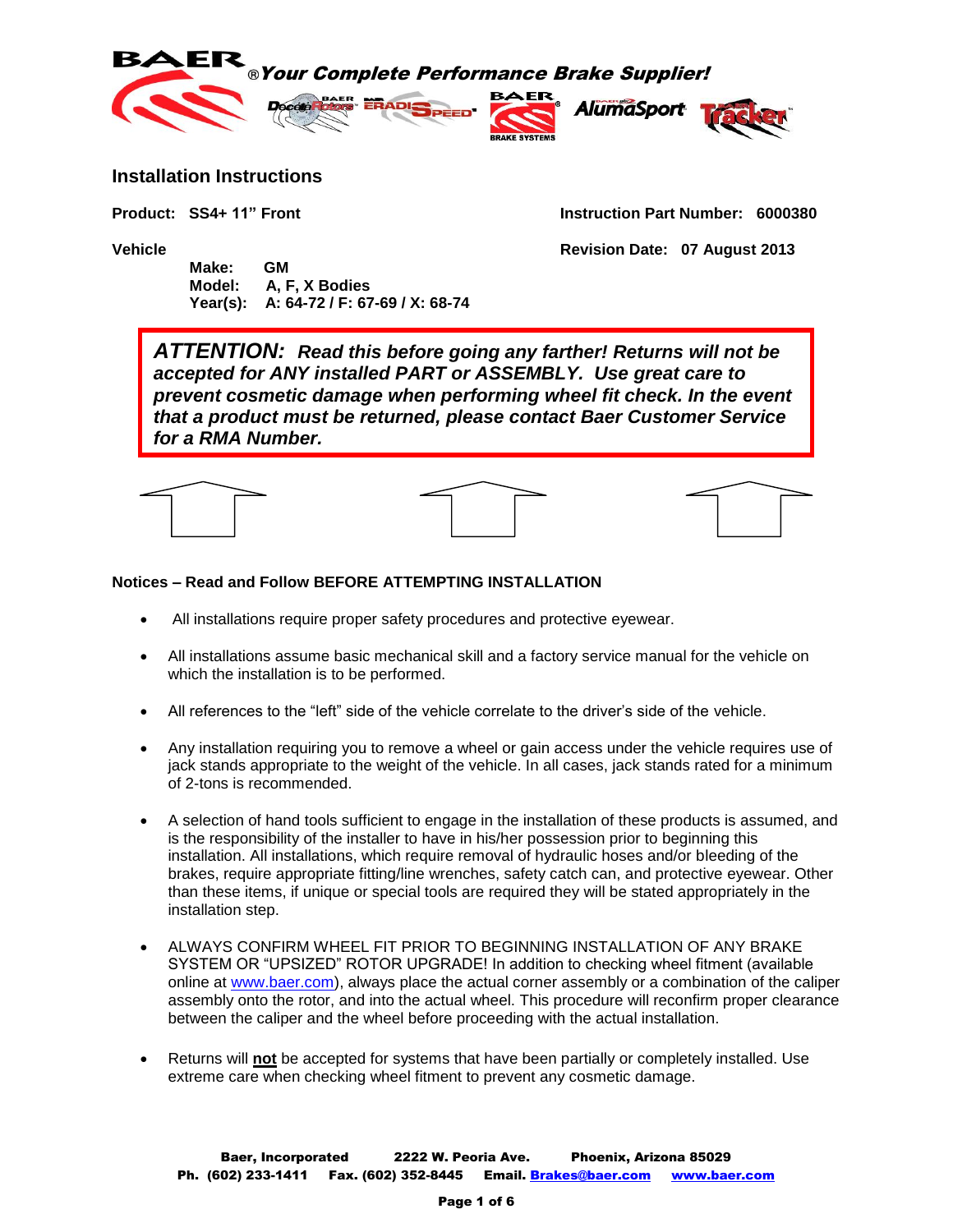

 When installing rotors on any Baer Products be sure to follow the direction of rotation indicated on the rotor hat area with either an arrow, or an "L" for left, or an "R" for right, or both. "L" or left always indicates the driver's side of US spec vehicles. Images shown are "L" left rotors:



- A proper professional wheel alignment is required for any system requiring replacement of the front spindles, or tie rod ends. Follow factory prescribed procedures and specifications unless otherwise indicated.
- At all times stop the installation if anything is unclear, or the parts require force to install. Consult directly with Baer Technical Staff in such instances to confirm details. Please have these instructions, as well as the part number machined on the component that is proving difficult to install, as well as the make, model, and year (date of vehicle production is preferred) of your vehicle available when you call. Baer's Tech Staff is available from 8:30-am to 5-pm Mountain Standard Time (Arizona does not observe Daylight Savings Time) at 602 233-1411 Monday through Friday.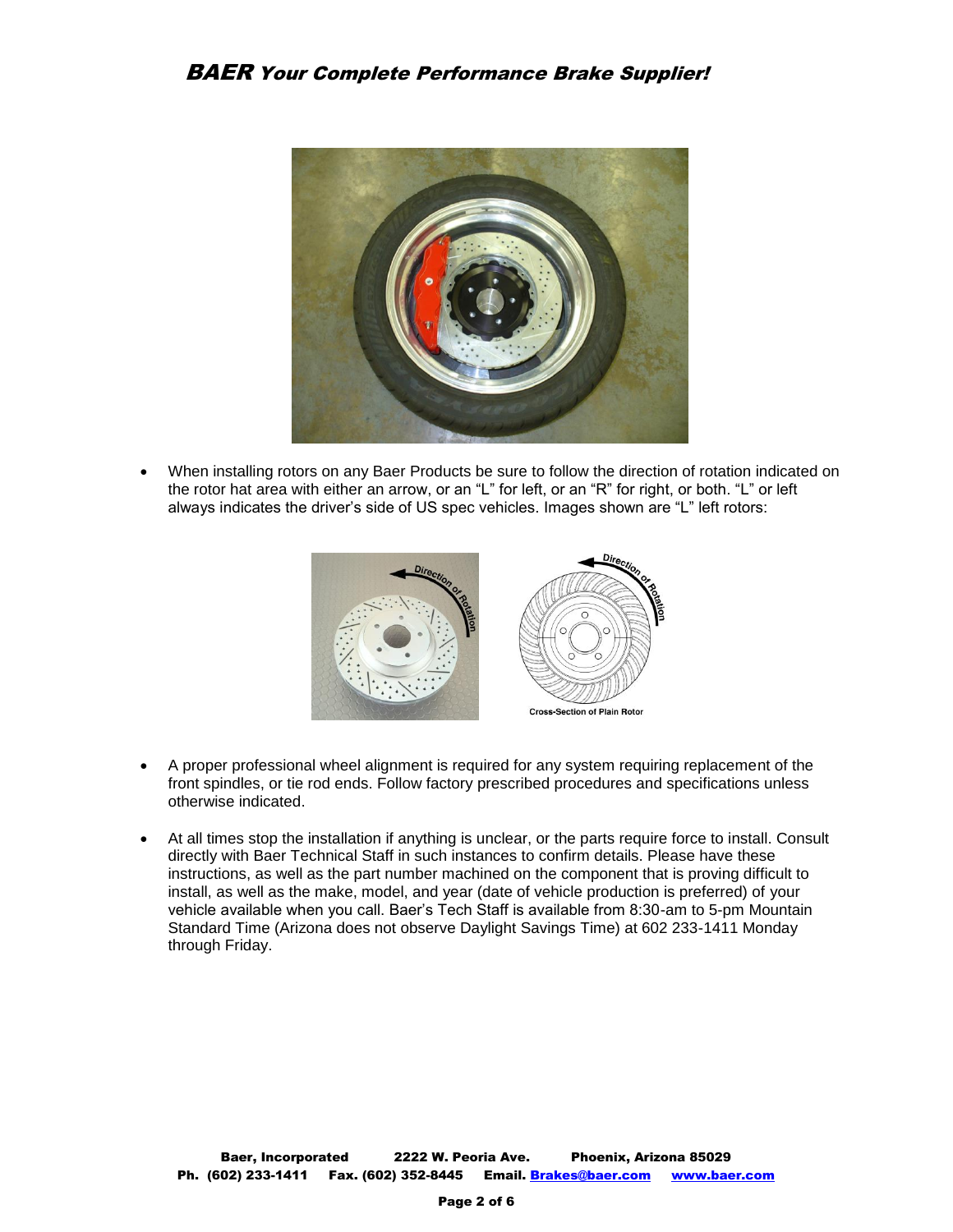## BAER Your Complete Performance Brake Supplier!

# **INSTALLATION:**

1. Disconnect the brake hose from the hardline at the frame using a line wrench. Cap the hardline with the supplied vinyl cap to avoid brake fluid dripping. See photo below for reference:



**Hose lock location and vinyl cap installed**

2. Remove the hose lock and disengage the hose from the bracket.

**Disc Brake Removal:** Remove the allen bolts retaining the caliper and remove the caliper from the rotor. Remove the dust cap, cotter pin, retainer nut and rotor. Unbolt the caliper bracket from the spindle. Do not remove the spindle. Remove the remaining bolt securing the steer arm to the spindle. This will be replaced with a new bracket retaining bolt supplied with your system.

**Drum Removal:** Remove the dust cap, cotter pin, retainer nut and drum. Unbolt the drum backing plate from the spindle leaving all components intact.

- 3. Thoroughly clean all attachment points and the spindle pin to ensure proper installation of the new components.
- 4. The caliper position will be behind the spindle pin centerline. Install the base bracket to the spindle using the supplied ½-20x3.0" and ½-20x2.75"bolts and locking nuts. The longer (3") will be inserted in the steering arm hole closest to the tie rod attaching point. Torque both bolts to 85 ft∙lbs. See photo on continued page for reference:

**\*\***Note: Most early 2-piece spindle vehicles come with 1/2" bolts. If your vehicles came equipped with 7/16" bolts, the holes will need to be opened up to 1/2". A Unibit with the major diameter works best.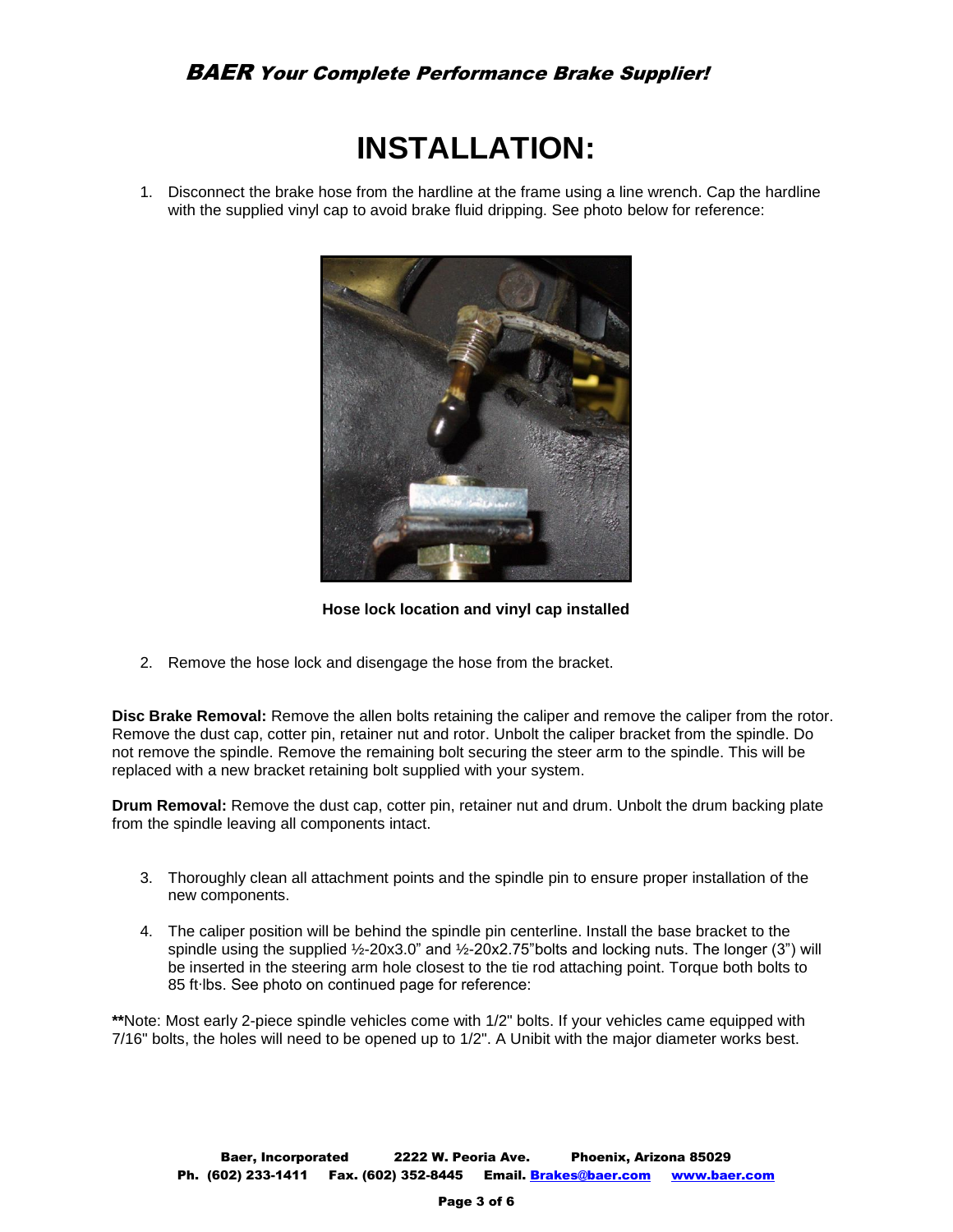

**Left bracket installed, caliper to rear of spindle pin**

5. Install the new hub. The new bearings are pre-packed with synthetic grease. Do not add more grease. Apply a small amount of grease to the hub seal surface and install the hub. Tighten the nut to 5-10 ft∙lbs and spin the hub to seat the bearings. Loosen and re-tighten the nut while spinning the hub several times. Loosen the nut, tighten to remove all play, tighten approximately 1/16<sup>th</sup> turn or more to align cotter pin holes, to give a small amount of pre-load. Install nut retainer, cotter pin and dust cap.



**Intermediate bracket installed Part number engraved on bracket faces outward**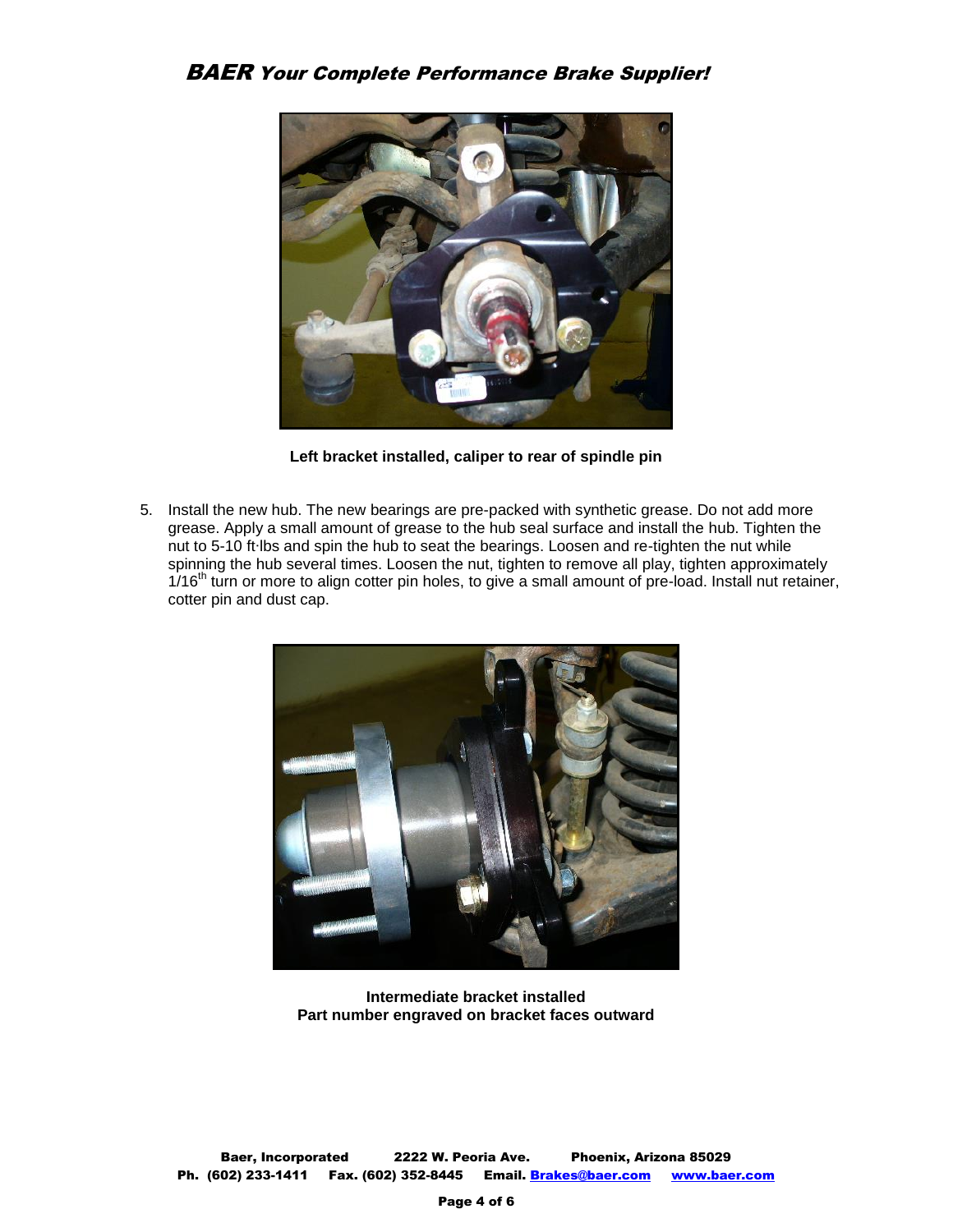- 6. Install the intermediate bracket to the base bracket using the supplied 9/16 x 1.5" bolts and washers. Tighten the bolts for now as shimming will need to occur.
- 7. Install the correct side rotor and secure with three lug nuts and washers to avoid scratching the rotor hat.
- 8. With pads removed, install the correct side caliper (bleeder screw pointed up) and secure with the supplied 12mm bolts. Just snug these bolts, as shimming will need to be performed next.

**\*\***Note: All SS4 Calipers are built with dual bleeders for orientation depending on the brake setup.

# Shimming Procedure

Measure the gap from the rotor to caliper body at 4 points, top inside and outside, bottom inside and outside. Write down all measurements. Subtract the top inside measurement from top outside. This will require a shim at the top bracket bolt equal to half of this difference to center the caliper. For instance, inside measurement of .865", outside of .905" has a difference of .040 which would require a .020" shim installed to center. Do the same with the bottom measurements to center this also. Getting these gaps as close as possible, within .005" will keep the possibility of excessive noise to a minimum. This may require different thickness shims top and bottom.

If you do not have access to a dial caliper these measurements can be made with pads installed using a feeler gauge between the rotor and pad. Take measurements from top inside and outside, then bottom inside and outside. Minimum clearance is .010" between pad and rotor, but gaps as close to equal as possible at all four locations is best.

**\*\***Note: The purpose of shimming is so that the caliper will sit center atop the rotor. This compensates the variances in spindles due to machining processes.

## **Procedure**

- 1. Select the required shims from the kit provided
- 2. Remove the caliper
- 3. Loosen the bolts from the intermediate bracket that are bolted to the base bracket
- 4. Install the appropriate shims, removing one bolt at a time, and snug the same bolts for fit check
- 5. Reinstall the caliper and recheck gap measurements
- 6. Re-shim if necessary. When proper shimming has been achieved, torque the 9/16 x 1.5" bolts to 100 ft∙lbs. Finally, torque the caliper bolts to 75 ft∙lbs.